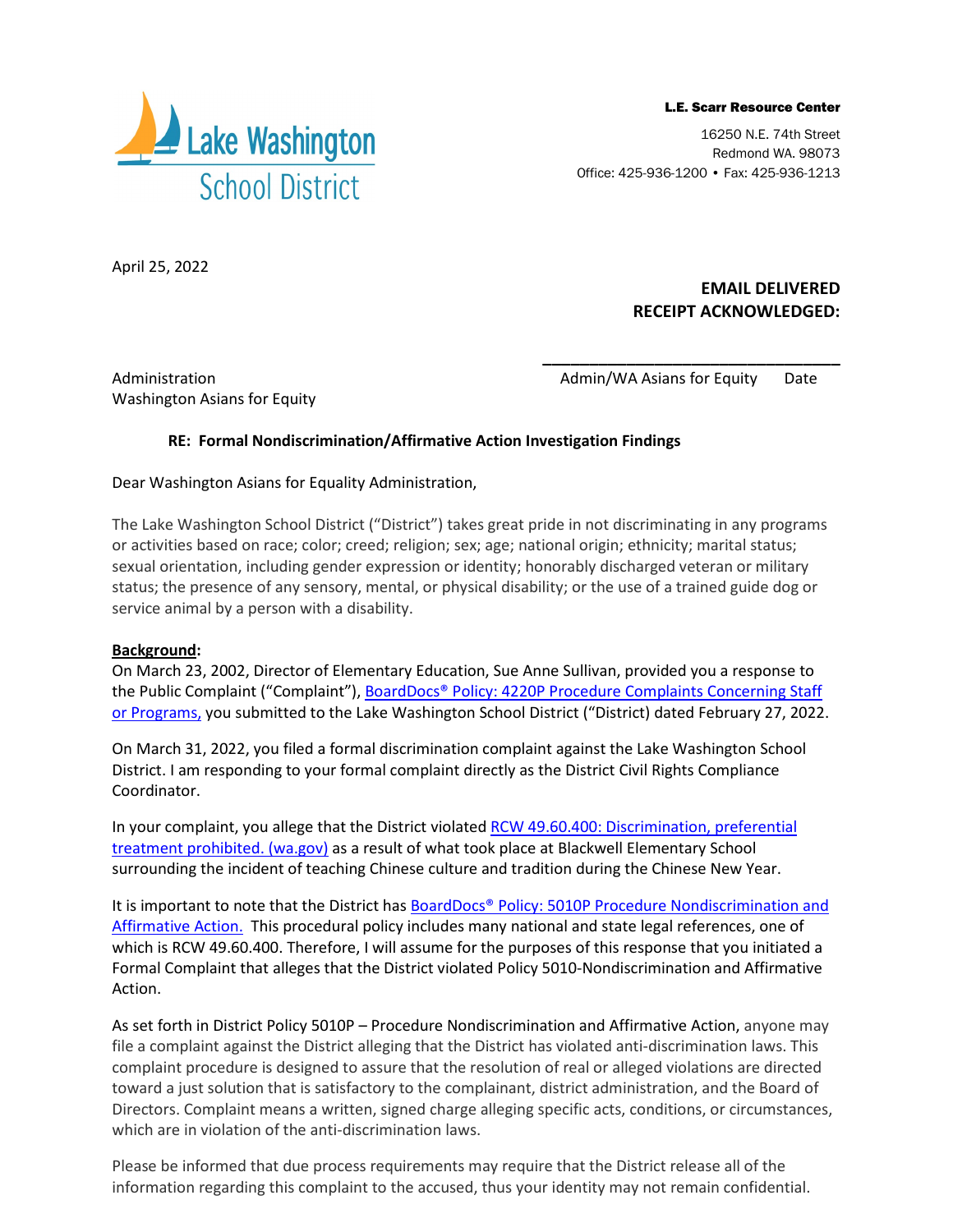Based upon your formal complaint, the District subsequently opened an investigation. Unfortunately, due the nature of the allegations and the findings, the District was unable to effect a prompt resolution of the complaint.

## **Findings:**

Each of the incidents described in the formal complaint were investigated, reviewed, and analyzed by the District.

Overall the behaviors alleged in your complaint do not rise to the level of unfair or prejudicial treatment based on race, color, national origin, and ethnicity, nor are they a violation of the District's Nondiscrimination/Affirmative Action Policy 5010P.

Specifically, you allege that the District "Withheld information in an attempt to cover up discrimination against Chinese Culture and the Chinese American Community." There is no evidence to support this allegation. The District does not believe there is any evidence of discrimination against the Chinese Culture or the Chinese American Community as a result of the activities surrounding the February 1, 2021 events at Blackwell Elementary School. Furthermore, the District records are subject to the Washington Public Records Act, Collective Bargaining Agreements, and general employee/student privacy laws. Therefore, the District is legally prohibited, in many aspects, from simply disclosing information and public record to local community members upon request.

Additionally, community members are free to request District records pursuant to the Public Records Act and District process and procedure. If you or anyone in your organization would like to request District records, please see Public Records Request - [Lake Washington School District \(lwsd.org\).](https://www.lwsd.org/programs-and-services/public-records-request)

You also specifically allege that "Chinese culture was singled out and targeted, and the Chinese American community was made an example of." The District does not believe the events surrounding the February 1, 2022 incident had the purpose or intent to discriminate against the Chinese community. Therefore, I find no evidence of a violation of District policy [BoardDocs® Policy: 5010 Nondiscrimination](https://go.boarddocs.com/wa/lwsd/Board.nsf/goto?open&id=BWDQBE6880B4) [and Affirmative Action.](https://go.boarddocs.com/wa/lwsd/Board.nsf/goto?open&id=BWDQBE6880B4)

Finally, in your formal complaint you list several demands. These demands are not a proper remedy under District Policy 5010. Therefore, the District is not able to address or grant these demands under the policy.

The District is committed to supporting educational spaces that are nurturing and promote inclusivity. Our fervent hope for is that all students within the District experience support and success in the District. Additionally, the District is working to develop clear guidelines for our practices and expectations regarding situations of "cultural appreciation" verses "cultural appropriation: and will seek community input on these topics in the future before finalizing the practices and expectations moving forward.

If you remain aggrieved by the results of the District's investigation, you may appeal to the Superintendent's office by filing a written notice of appeal with the Superintendent's office on or before ten (10) calendar days following the date upon which you received this written response. Please see Level Two-Appeal to School District in [Policy 5010P Nondiscrimination and Affirmative Action](https://go.boarddocs.com/wa/lwsd/Board.nsf/goto?open&id=BSCTBR769D34)  [Procedure\)](https://go.boarddocs.com/wa/lwsd/Board.nsf/goto?open&id=BSCTBR769D34).

Please do not hesitate to contact me directly if you have any questions or concerns about the contents of this letter.

Sincerely,